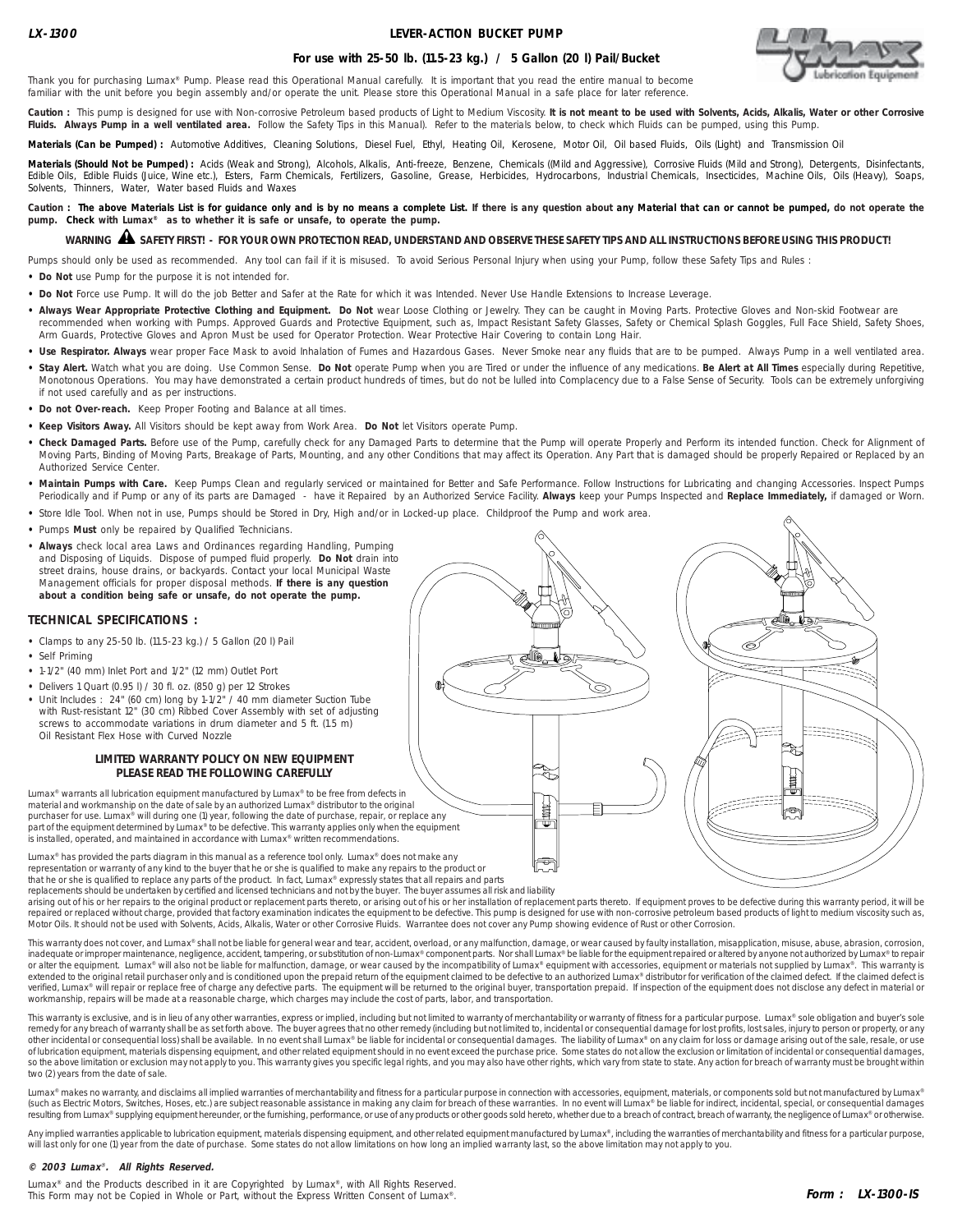## **BOMBA VERTICAL DE ACCIÓN POR PALANCA**



## **Para ser utilizada con Cubo de 25-50 libras (11.5-23 Kg.) / 5 Galones (20 litros)**

Gracias por comprar la bomba Lumax ®. Sírvase leer cuidadosamente este Manual de Funcionamiento. Es importante que usted lea todo el manual para familiarizarse con la unidad antes de comenzar el ensamblaje y/o funcionar la unidad. Sírvase mantener este Manual de Funcionamiento en un lugar seguro para referencia futura.

**Precaución :** Esta bomba está diseñada para ser utilizada con productos no corrosivo a base de petróleo, de viscosidad ligera a medi. **No está diseñada para ser utilizada con solventes, ácidos, álcali, agua u otros fluidos corrosivos. Siempre bombee en un área bien ventilada.** Siga los tips de seguridad en este Manual). Refiérase a los siguientes materiales para verificar qué materiales pueden ser bombeados con esta bomba.

**Materiales (pueden ser bombeados) :** Aditivos para automóviles , Soluciones de limpieza, Fluido diesel, Etilos, Aceite para calentar, Querosén, Aceite de motor, Fluidos a base de aceites, Aceites (Ligeros) y Aceite de transmisión

Materiales (no deberían ser bombeados) : Ácidos (débiles y fuertes), Alcoholes, Álcalis, Anticongelante, Benceno, Químicos (Suaves y Agresivos), Fluidos corrosivos (Suaves y Fuertes), Detergentes, Desinfectantes, Aceites comestibles, Fluidos comestibles (Jugos, vino, etc.), Éteres, Químicos agropecuarios, Fertilizantes, Gasolina, Grasa, Herbicidas, Hidrocarbonos, Químicos industriales, Insecticidas, Aceites para máquinas, Aceites (Pesados), Jabones, Solventes, Tiner, Agua, Fluidos a base de agua y Ceras

**Precaución : La anterior lista de materiales es solo una guía y de ninguna manera es una lista completa. Si tuviese una pregunta sobre qué materials pueden ser bombeados o no, no funcione la bomba. Verifique con Lumax\* si el material es seguro para funcionar la bomba, o no.**

## **ADVERTENCIA ¡SEGURIDAD PRIMERO! ¡PARA SU PROPIA PROTECCIÓN: LEA, ENTIENDA Y SIGA ESTOS TIPS DE SEGURIDAD Y TODAS LAS INSTRUCCIONES ANTES DE UTILIZAR ESTE PRODUCTO!** !

Las bombas solamente deberían ser utilizadas según se recomienda. Si no es utilizada correctamente, cualquier herramienta puede fallar. Para evitar graves lesiones personales al utilizar su bomba, siga los siguientes tips y normas de seguridad:

- **No** utilice la Bomba para otro propósito.
- **No** forje la bomba. Funcionará mejor y más seguro a la velocidad para la cual fue diseñada. Nunca utilice extensiones de palanca para aumentar el brazo de la palanca.
- · Vista siempre el traje y el equipo protector apropiado. No vista ropa suelta o joyas. Éstas pueden ser atrapadas en las partes movibles. Los guantes protectores y calzado que no resbale son recomendables cuando trabaje con bombas. Protectores adecuados y equipo de protección tales como anteojos de seguridad resistentes a los impactos, anteojos protectores contra salpicaduras químicas o de seguridad, pantalla completa para la cara, zapatos de seguridad, protectores para brazos, guantes protectores y delantal deben ser utilizados para la protección del operador. Utilice una cubierta protectora para el cabello, para cubrir el cabello largo.
- **Use Respirador. Siempre** use la mascara facial adecuada para evitar la inhalación de vapores y gases peligrosos. Nunca fume cerca de cualquier fluido que deba ser bombeado. Bombee siempre en un área bien ventilada.
- **Manténgase alerta.** Vigile siempre lo que hace. Utilice el sentido común. **No** funcione la bomba cuando usted esté cansado o bajo la influencia de algún medicamento. **Manténgase alerta en todo momento** especialmente durante operaciones repetitivas y monótonas. Usted puede haber demostrado un producto varios cientos de veces, sin embargo, no se confíe demasiado debido a un falso sentido de seguridad. Si no se utilizan cuidadosamente y según las instrucciones, las herramientas pueden ser extremadamente implacables.
- **No se estire.** Mantenga el equilibrio y el balance adecuado en todo momento.
- **Mantenga a los visitantes alejados.** Todos los visitantes deberán mantenerse lejos del área de trabajo. **No** deje que los visitantes funcionen la bomba.
- **Revise las piezas dañadas.** Antes de utilizar la bomba, revise cuidadosamente si hay alguna pieza dañada para determinar si la bomba funcionará correctamente y realizará su función. Revise la alineación de las piezas movibles, unión de las piezas movibles, ruptura de las piezas, montaje, y cualquier otra condición que pueda afectar su funcionamiento. Cualquier pieza que esté dañada deberá ser reparada o reemplazada adecuadamente por un Centro de Servicio autorizado.
- **Mantenga las bombas con cuidado.** Mantenga las bombas limpias y hágales servicio o mantenimiento regularmente para un mejor rendimiento y mas seguro. Siga las instrucciones para lubricación y cambiar los accesorios. Inspeccione las bombas periódicamente y si la bomba o cualquiera de sus piezas están dañadas: - haga que un Representante Autorizado de Servicio lo repare. Mantenga sus bombas inspeccionadas **siempre** y **reemplácela inmediatamente**, si se daña o se desgasta.
- **•** Almacene la herramienta cuando no este en uso. Las bombas deberían ser almacenadas en un lugar seco, en alto y/o cerrado. Mantenga la bomba y el área de trabajo fuera del alcance de los niños.
- **•** Las bombas **deben** ser reparadas solamente por Técnicos Calificados.
- **•** Revise siempre las leyes y ordenanzas locales relacionadas con el manejo, bombeo y disposición de los fluidos bombeados. Deseche los fluidos bombeados adecuadamente. No drene los fluidos en los drenajes de la calle, drenajes de la casa o patios traseros. Contacte a sus funcionarios municipales locales de desecho sobre los métodos adecuados de desecho. **Si tiene alguna pregunta sobre si es seguro funcionar la bomba o no, no funcione la bomba.**

### **ESPECIFICACIONES TÉCNICAS :**

- **•** Portátil Se sujeta a cualquier balde de 25-50 libras (11.5-23 Kg.) / 5 Galones (20 litros)
- **•** Puerto de entrada de 1-1/2" (40 mm) y puerto de salida de 1/2" (12 mm)
- Auto imprimador. Entrega 1 Cuarto de galón (0.95 l) / 30 fl. oz. (850 g) por 12 golpes
- **•** La unidad incluye : tubos de succión de 18" (45 cm) de largo por 1-1/2" / 40 mm de diámetro resistentes a la corrosión 12" (30 cm) Ensamblaje de cobertura acanalada con juego de tornillos ajustables para acomodar variaciones en el diámetro del tambor de 5 pies (1.5 m) manguera flexible resistente al aceite con pico curvo

### **POLÍTICA DE GARANTÍA LIMITADA SOBRE EL NUEVO EQUIPO SÍRVASE LEER CUIDADOSAMENTE LO SIGUIENTE**

Lumax® garantiza que todo equipo de lubricación fabricado por Lumax® esté libre de defectos en cuanto a material y mano de obra a la fecha de la venta por parte de un distribuidor autorizado Lumax® al comprador original pa el uso. Durante un (1) año, después de la fecha de compra, Lumax® reparará, o reemplazará cualquier pieza del equipo que Lumax® determine que está defectuosa. Esta garantía se aplica solamente cuando el equipo está instala operado y mantenido de conformidad con las recomendaciones escritas de Lumax®.

Lumax® ha suministrado el diagrama de piezas en este manual solamente como una herramienta de referencia. Lumax® no entrega ninguna representación o garantía de ningún tipo al comprador de que él o ella está calificado para realizar ninguna reparación al producto o que él o ella está calificado para reemplazar alguna pieza del producto. De hecho, Lumax® manifiesta expresamente que todas las reparaciones y piezas de reemplazo deberían ser realizados por técnicos certificados y licenciatarios y no por el comprador. El comprador asume todos los riesgos y responsabilidades que surjan de sus reparaciones hechas al producto original o a las piezas de reemplazo del mismo, o que surjan de la instalación de piezas de reemplazo al mismo. Si el equipo demuestra estar defectuoso durante este período de garantía, será reparado o reemplazado sin cargos, siempre que el examen de la fábri indique que el equipo está defectuoso. Esta bomba está diseñada para ser utilizada con productos hechos a base de petróleo no corrosivo de viscosidad ligera a media tales como aceite de motores. No deberá ser utilizada con

Esta garantía no cubre, y Lumax® no será responsable del desgaste general, accidentes, sobrecarga, o algún malfuncionamiento, daño o desgaste causado por una mala instalación, aplicación errada, maluso, abuso, abuso, abuso corrosión, mantenimiento inadecuado, o impropio, negligencia, accidente, manipulación o sustitución de piezas componentes que no sean Lumax®. Lumax® tampoco será responsable del equipo reparado o alterado por alguien que no esté autorizado por Lumax® para reparar o alterar el equipo. Lumax® tampoco será responsable por el mal funcionamiento, daño, o desgaste causado por la incompatibilidad del equipo Lumax® con accesorios, equipo o materiales que no sean suministrados por Lumax®. Esta garantía sólo se extiende al comprador original al detal y está condicionada a la devolución prepagada del equipo considerado defectuoso a un distribuidor Lumax® auto para la verificación del defecto reclamado. Si se verifica el defecto reclamado, Lumax® reparará o hará el reemplazo sin costo alguno sobre las piezas defectuosas. El equipo será devuelto al comprador original con transpor

Esta garantía es exclusiva, y es in lieu de cualquier otra garantía, expresa o implícita, incluyendo pero no limitada a la garantía de mercadeabilidad o garantía de aptitud para un fin específico. La única obligación de Lu el único remedio del comprador en caso de alguna violación de la garantía deberá ser como se establece arriba. El comprador acuerda que ningún otro remedio estará disponible (incluyendo pero no limitado al daño, incidental o a consecuencia de las ganancias perdidas, ventas perdidas, daños a la persona o a la propiedad, o cualquier pérdida incidental o consecuencia). Lumax® no será responsable en ningún momento por los daños incidentales o consecuenciales. La responsabilidad de Lumax® por cualquier reclamo o pérdida que surja de la venta, reventa o uso del equipo de lubricación, equipo dispensador de materiales, y otro equipo relacionado no deberá en ningún momento exceder el precio de compra. Algunos estados no permiten la exclusión o límite de daños incidentales o consencuenciales, por lo que la limitación anterior puede no aplicarse a usted. Esta garantía le otorga a usted derechos legales específicos, y usted también puede tener otros derechos, que pueden variar de estado a estado. Cualquier acción por la violación de la garantía deberá ser presentada dentro de los dos (2) años a partir de de la venta. Lumax® no otorga ninguna garantía y renuncia a todas las garantías implícitas sobre la mercadeabilidad y aptitud para un fin especifico en relación con los accesorios, equipos, materiales o componentes vendidos pero no fabricados por Lumax® (tales como motores eléctricos, interruptores, mangueras, etc.) están sujetos a la asistencia razonable para realizar cualquier reclamo por el incumplimiento de estas garantías. Lumax® no sera responsible en ningún caso por los daños indirectos, incidentales, especiales o consecuenciales resultantes del suministro de parte de Lumax® del equipo bajo el presente, o el suministro, rendimiento o uso de cualquier pro u otros bienes vendidos en el presente, sea debido a un incumplimiento del contrato, incumplimiento de la garantía, la negligencia de Lumax® o de otro modo.

Cualquier garantía implícita aplicable al equipo de lubricación, equipo dispensador de materiales, y otro equipo relacionado fabricado por Lumax®, incluyendo las garantías de mercadeabilidad y aptitud para un fin específic solamente durará un (1) año a partir de la fecha de compra. Algunos estados no permiten límites sobre la duración de una garantía implícita, por lo que el limite arriba expresado puede variar para usted.

**© 2003 Lumax** ®, **Todos los derechos reservados.** Lumax® y los productos descritos están registrados por Lumax® como propiedad literaria, con todos los derechos reservados. Este documento no puede ser copiado en todo o en parte sin el consentimiento expreso por escrito de Lumax®.